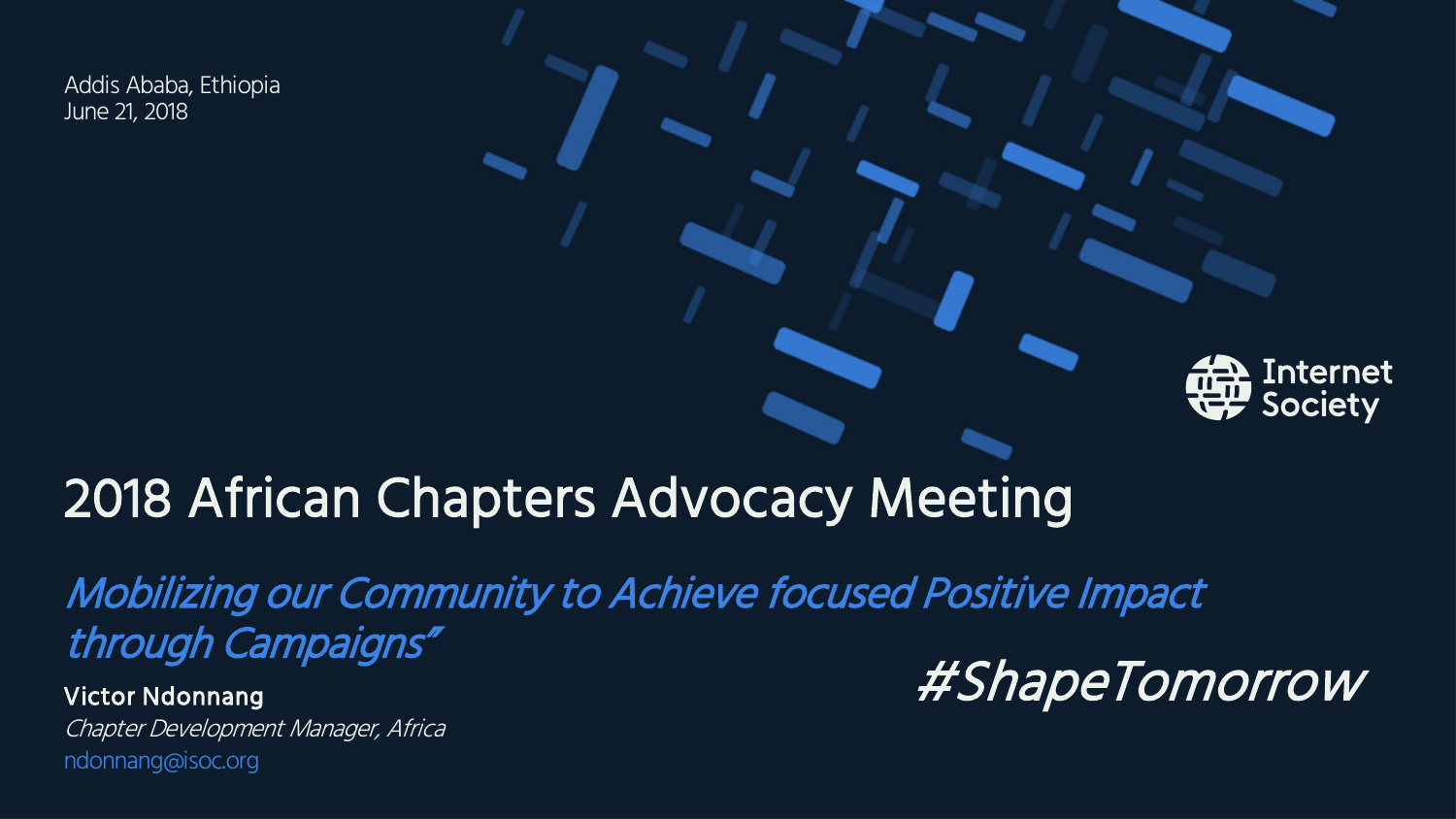# Why the Chapters Advocacy Meeting?

Mobilize – Engage – Discuss – Inspire Action Respond together to the Internet's Challenges  $\operatorname{\mathsf{We}}$  need our Community . We cannot do this alone. and Partners.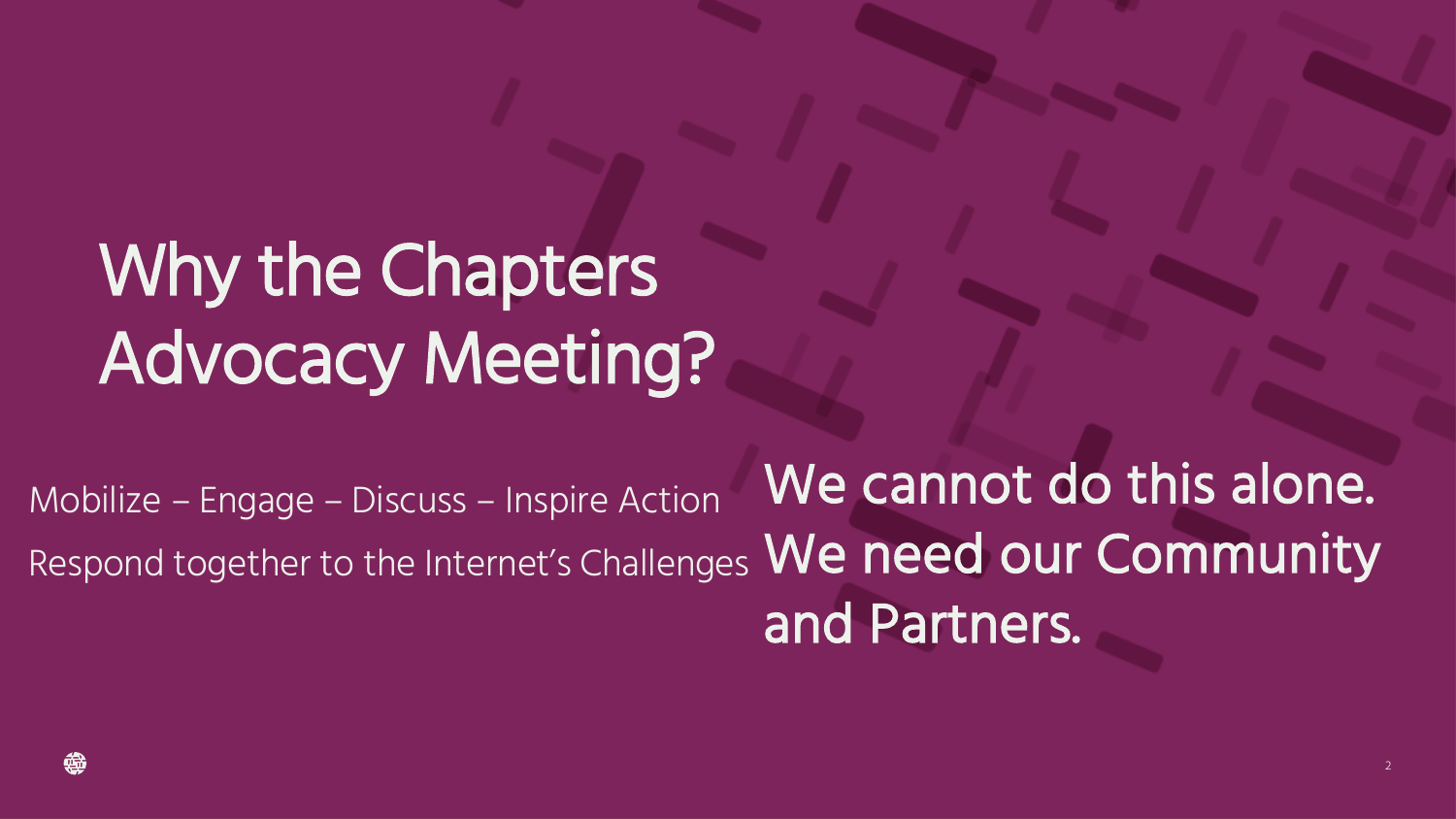### What are the 2018's Challenges?

- People are losing trust in the Internet
- Not everyone is connected yet
- An increasingly connected world is putting data and privacy at risk
- The Network is fragile and needs our protection

The future of the Internet is in our hands. We must work together and inspire others to #ShapeTomorrow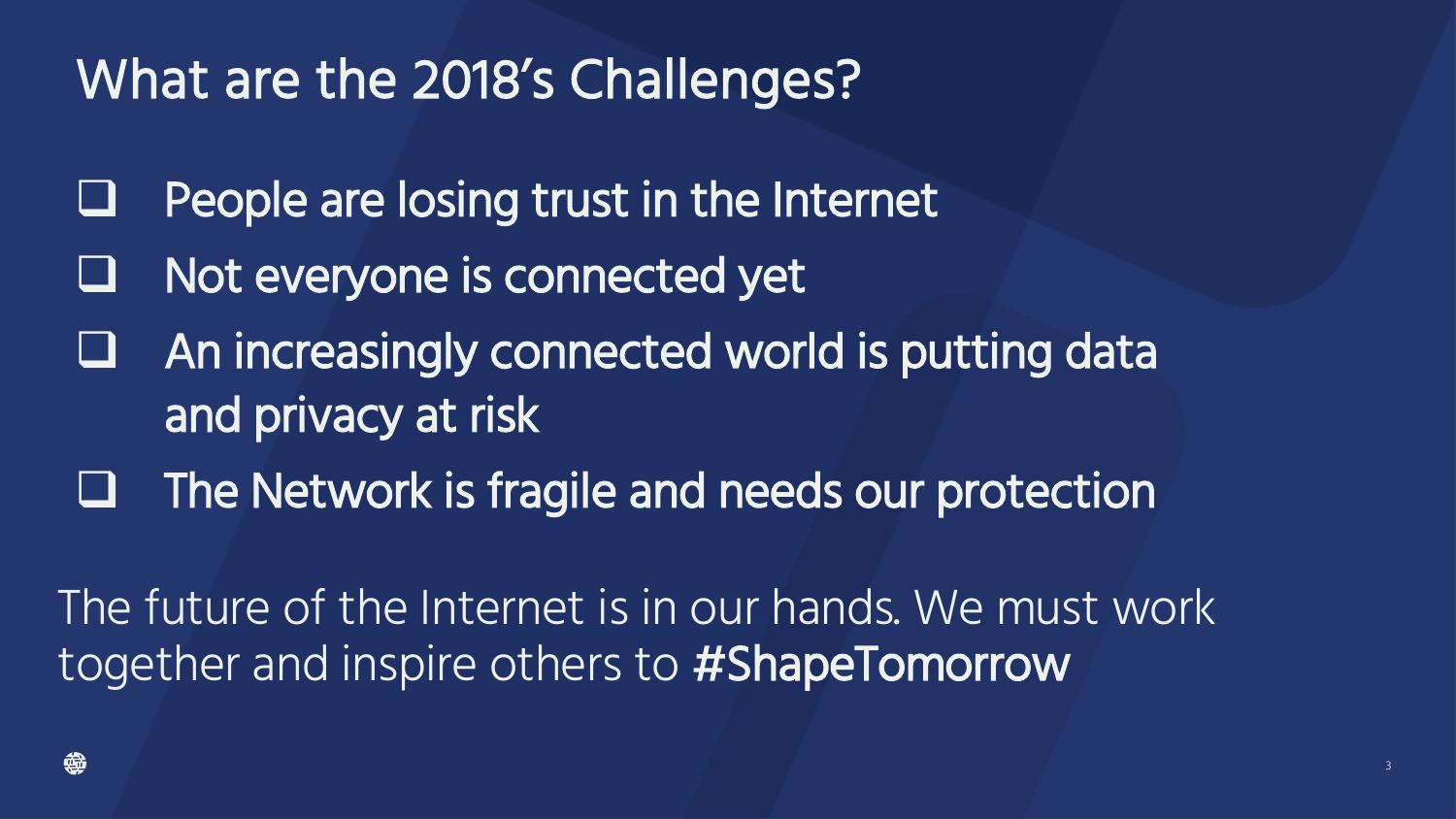### What are we doing to address the 2018's challenges?

| Innovating to connect the<br>Unconnected<br>(Community Networks Campaign) | <b>Promoting collaborative</b><br>Governance<br>(Internet Governance Campaign) |
|---------------------------------------------------------------------------|--------------------------------------------------------------------------------|
| Securing the Internet of<br><b>Things</b><br>(IoT Campaign)               | Strengthening the global<br>routing system<br>(MANRS Campaign)                 |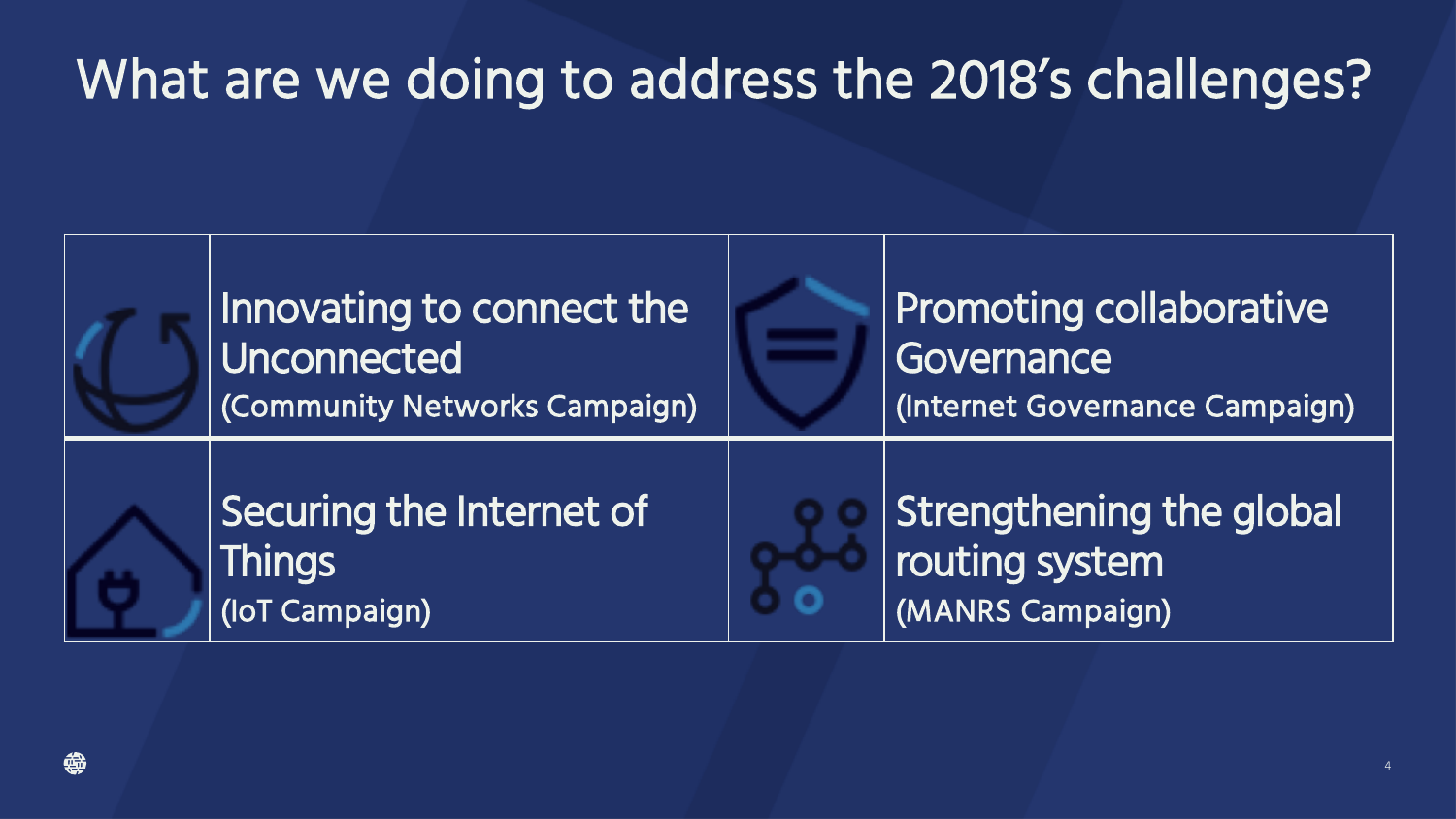### What is the main objective of this advocacy meeting?

Mobilize and engage the African Chapters to achieve the objectives of the 2018 campaigns.

We need talent and commitment from our chapters to #ShapeTomorrow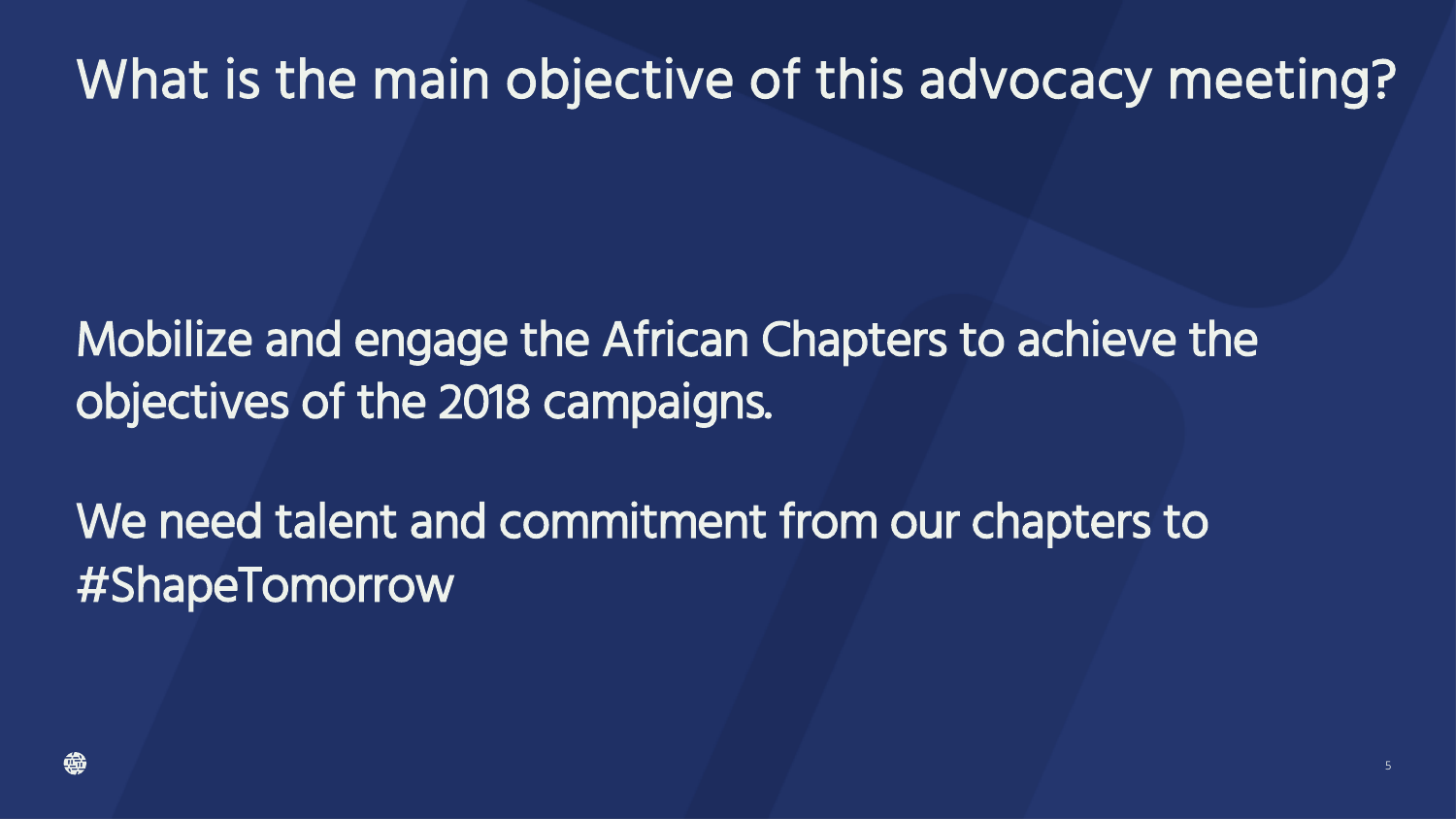### Meeting Format

How we ensure successful participation of Chapters and Fellows?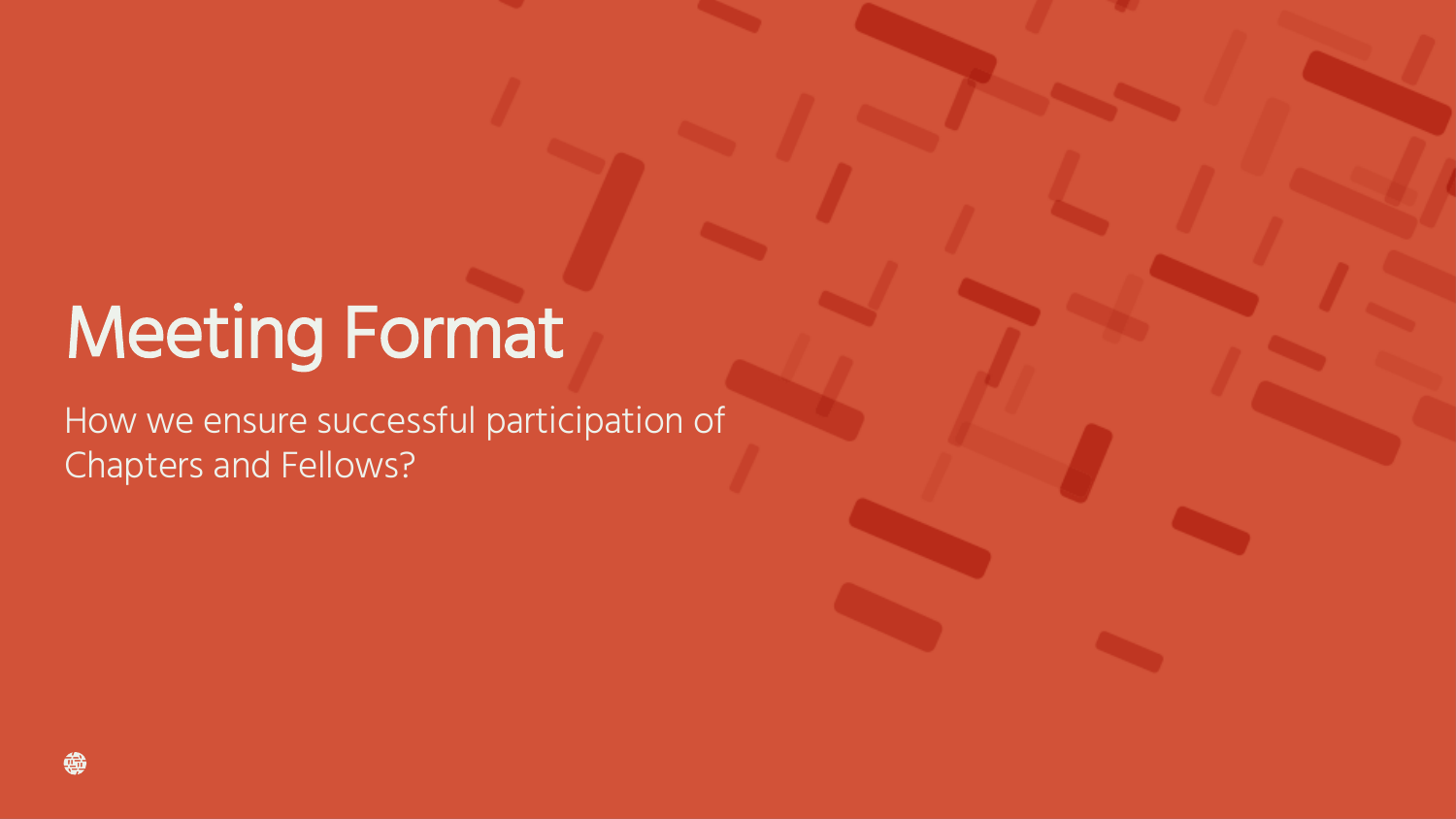### Before the Meeting

- Q Regional Quarterly Calls (Q1 & Q2 2018)
- $\Box$  Campaigns Webinars
- **Q** Pre-meeting Call
- **Q Community Networks Workshop**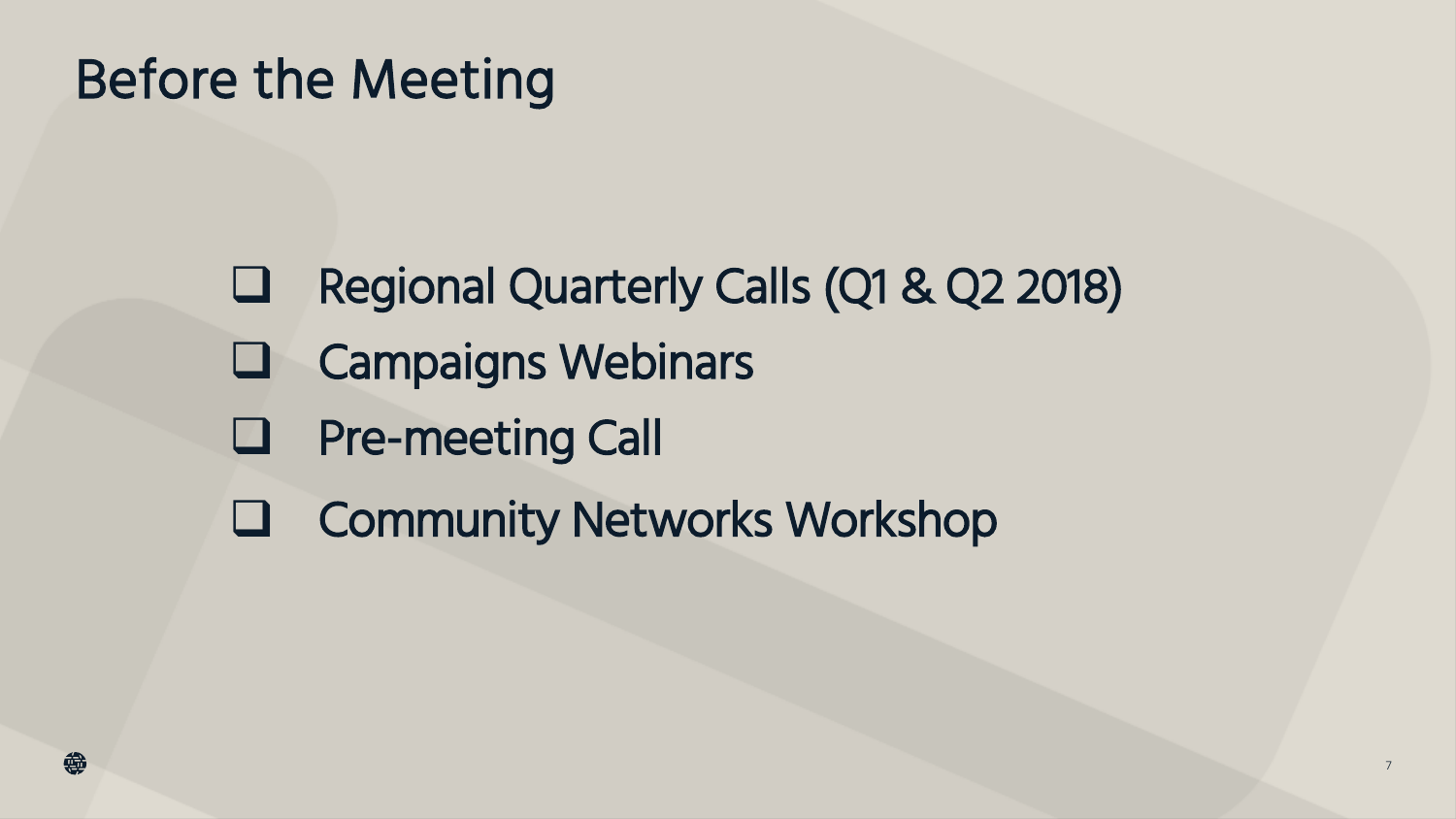### During the meeting

- **Q Training on Policy and Community Advocacy**
- Refreshing presentation of each of the 2018 campaigns
- Break out into the 2018 Campaigns: Discuss premeeting plans, improve and adopt them.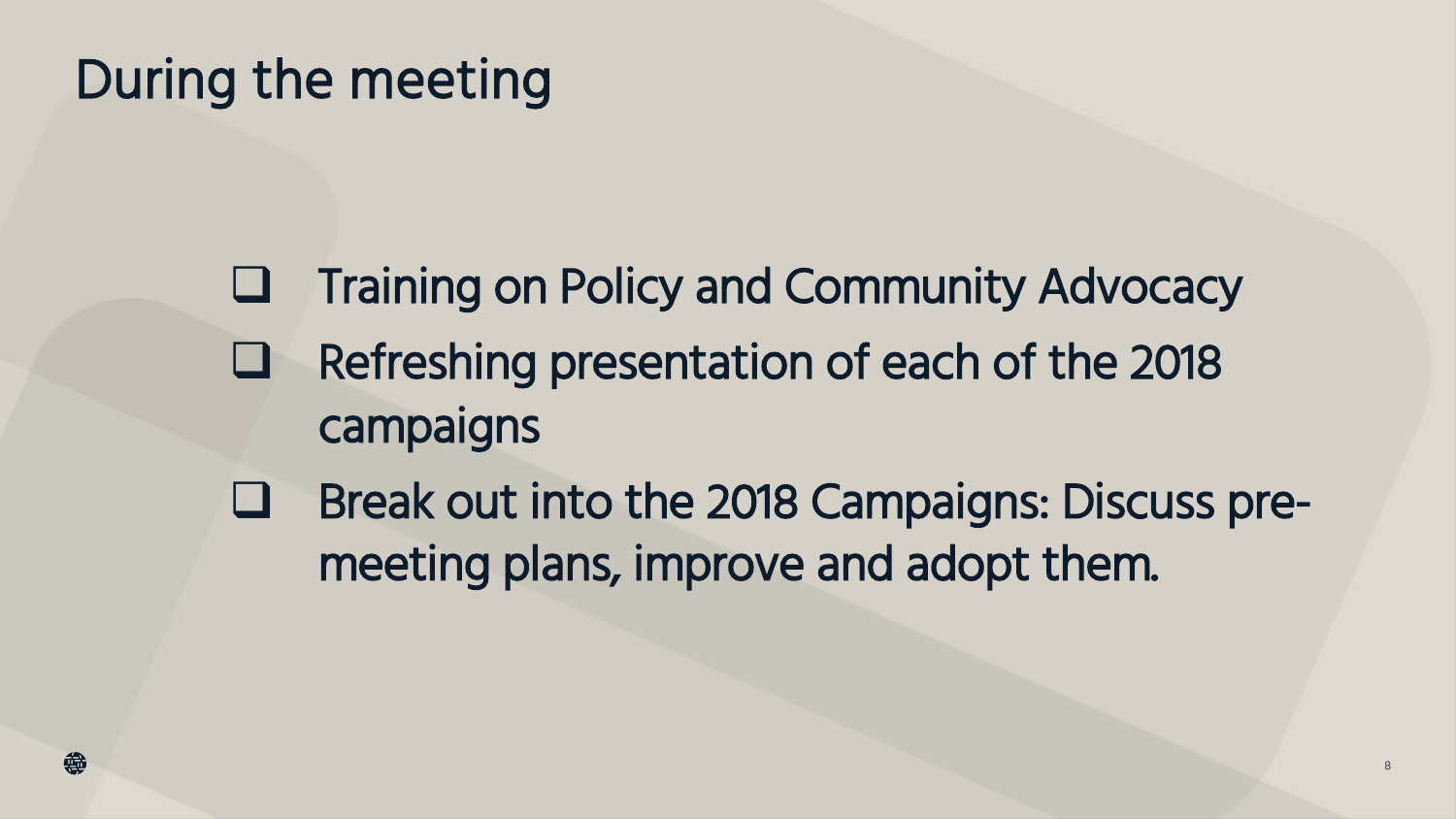### After the meeting

Follow up and make Chapters' representatives implement their post-meeting plans by end of 2018

- Provide support and resources for successful implementation of post-meeting plans
- Evaluate: Share the successes. Learn from challenges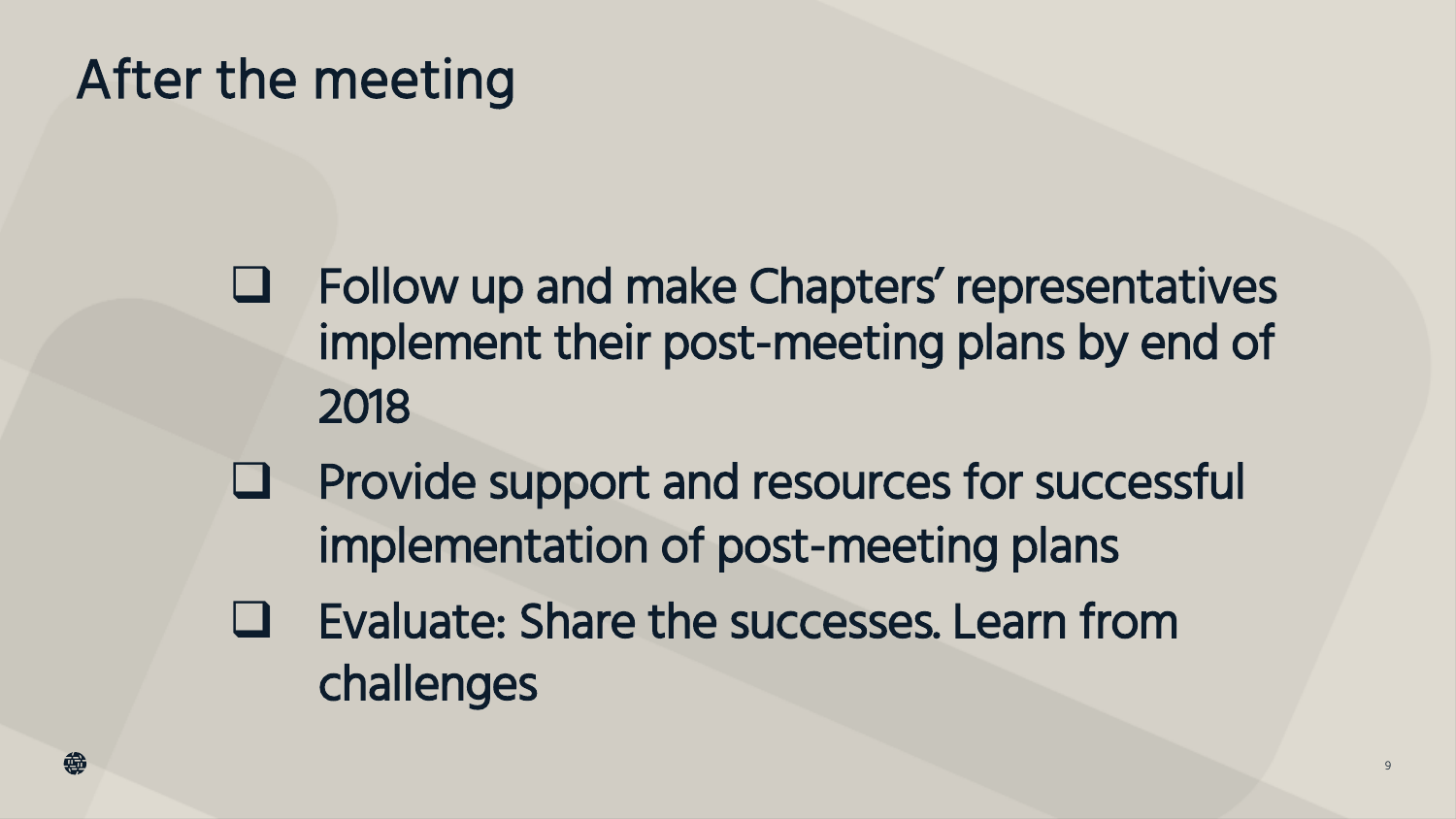# Meeting Agenda

#### 6 sessions:

- 1. Opening Session
- 2. Advocacy Training Session
- 3. Campaigns Session
- 4. Break-out into the Campaigns Session
- 5. Campaigns Resources Session
- 6. Closing Session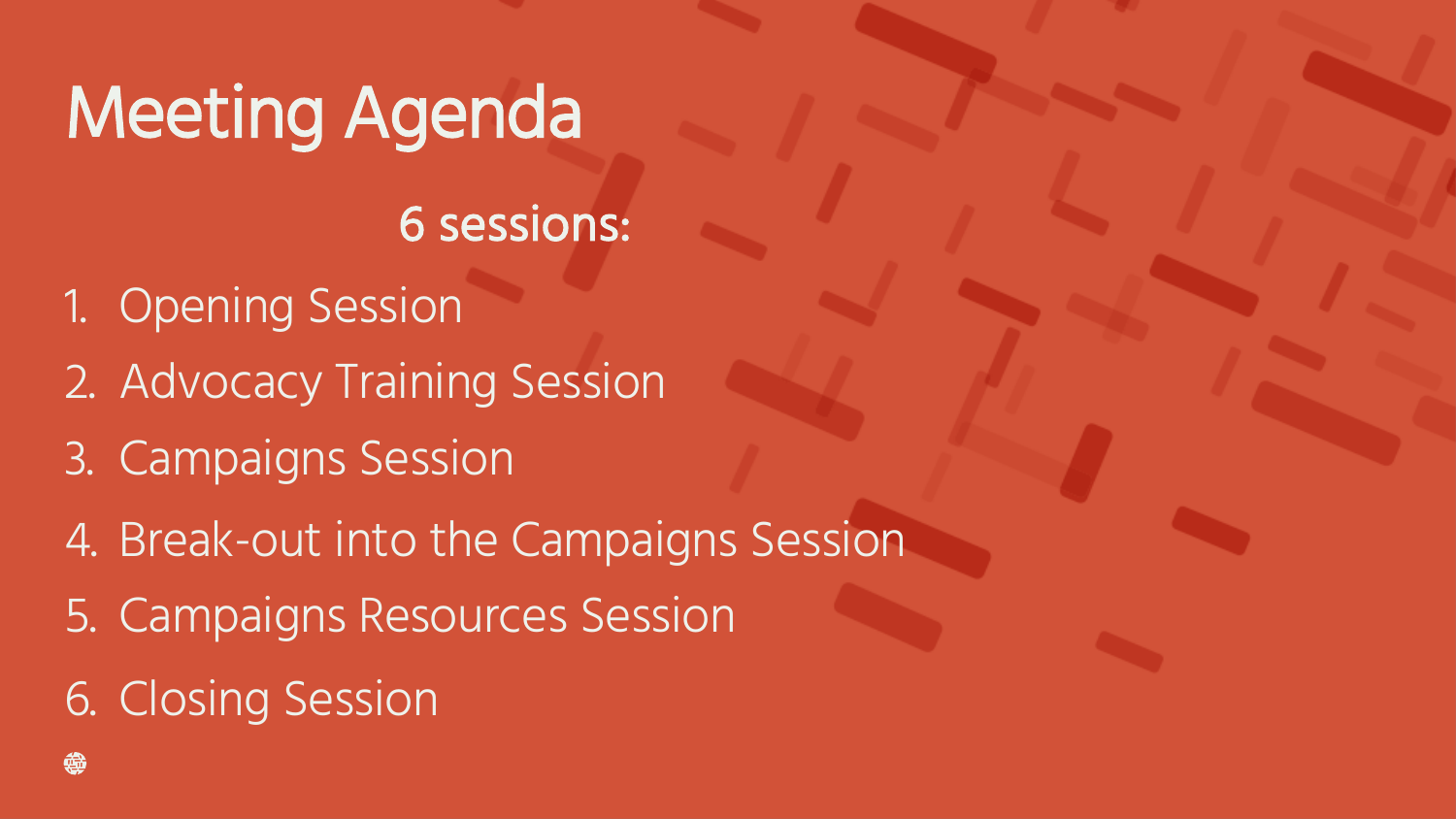# 2018 Fellows

 $\Box$  27 fellows from 24 chapters and 1 SIG (Community Networks Special Interest Group)

 $\square$  24 countries represented **Q** 9 French Speaking Fellows □ 18 English Speaking Fellows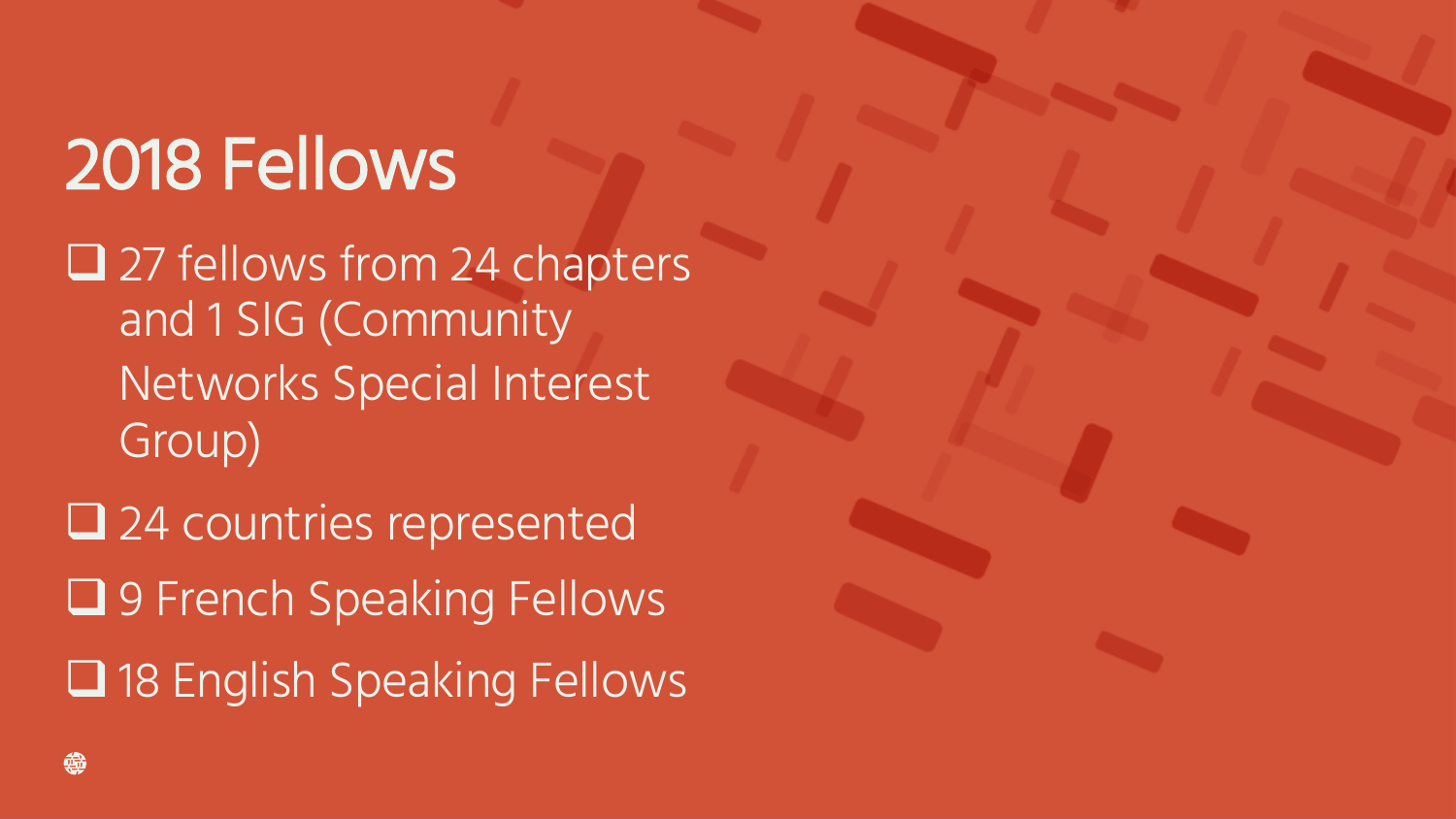### 2018 Fellows: Campaigns Interests

Q Community Networks Campaign: 13 **Q Internet Governance Campaign: 7** D IoT Campaign: 5 **Q MANRS Campaign: 2**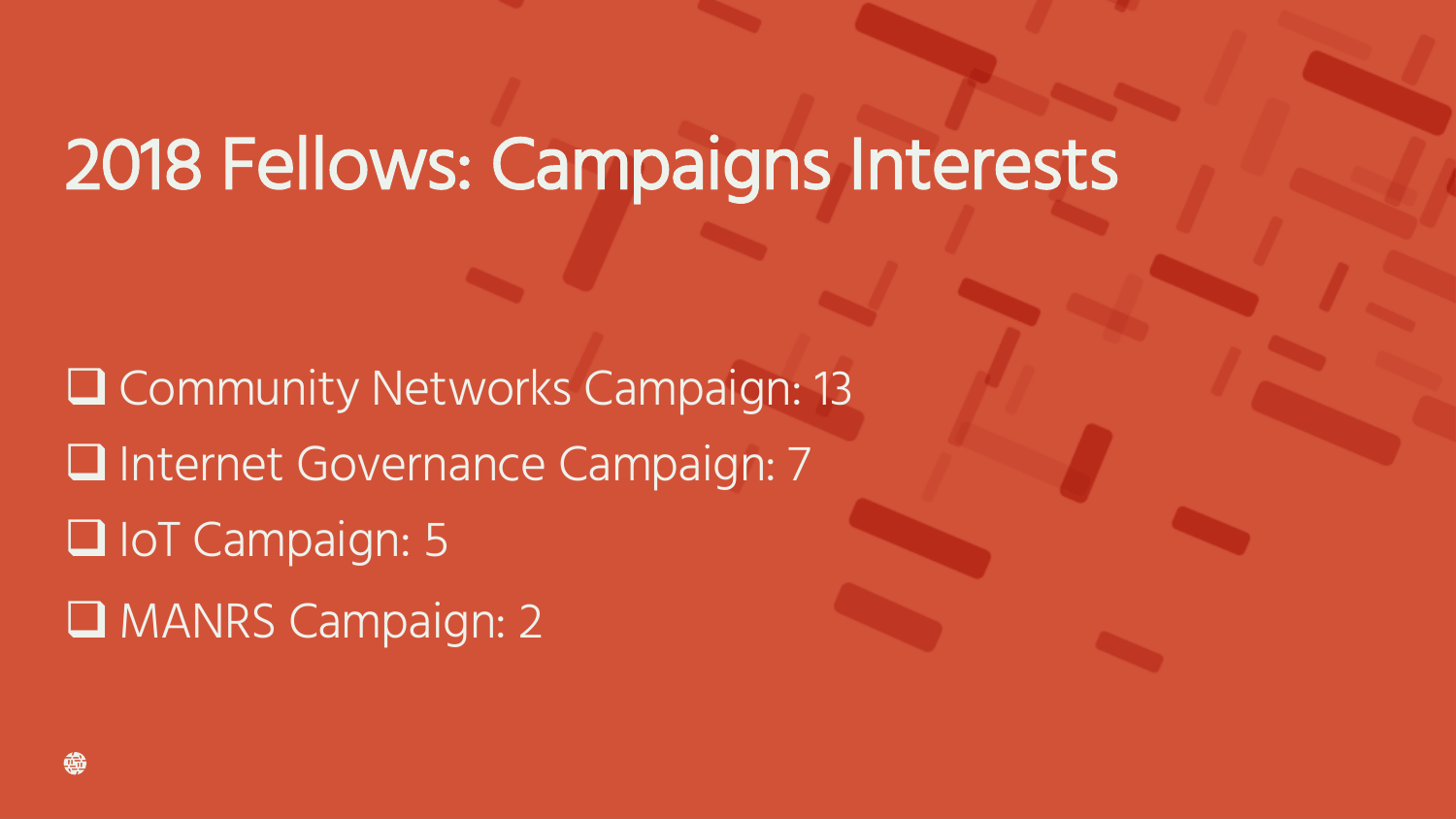## 2018 Fellows: Who are they?

| Chapter                              | <b>Representative</b>         | Interested in              |
|--------------------------------------|-------------------------------|----------------------------|
| <b>Chad Chapter</b>                  | Tidjani MAHAMAT ADOUM         | <b>Community Networks</b>  |
| South Africa Gauteng Chapter         | Kgopotso Ditshego Magoro      | <b>Community Networks</b>  |
| Liberia Chapter                      | Matthew Togbah Roberts        | <b>Community Networks</b>  |
| Gambia Chapter                       | Alagie N. Ceesay              | <b>Community Networks</b>  |
| <b>Botswana Chapter</b>              | Agang Koefe Kelokile Ditlhogo | <b>Community Networks</b>  |
| Democratic Republic of Congo Chapter | Cedric Yindu Kinanga          | <b>Community Networks</b>  |
| <b>Rwanda Chapter</b>                | Benda Jean de Dieu Nkurunziza | <b>Internet Governance</b> |
| Kenya Chapter                        | Antony Otieno Onyango         | Internet of things (IoT)   |
| Cameroon Chapter                     | <b>Janvier NGNOULAYE</b>      | Internet of things (IoT)   |
| Namibia Chapter                      | Ester Nashilongo Gervasius    | Internet of things (IoT)   |
| Ghana Chapter                        | Vera Korlekuor Akumiah        | <b>Internet Governance</b> |
| Botswana Chapter                     | Phuthego Chere                | <b>Internet Governance</b> |
| Mali Chapter                         | Abdrahamane Samba SIDIBE      | Internet Governance        |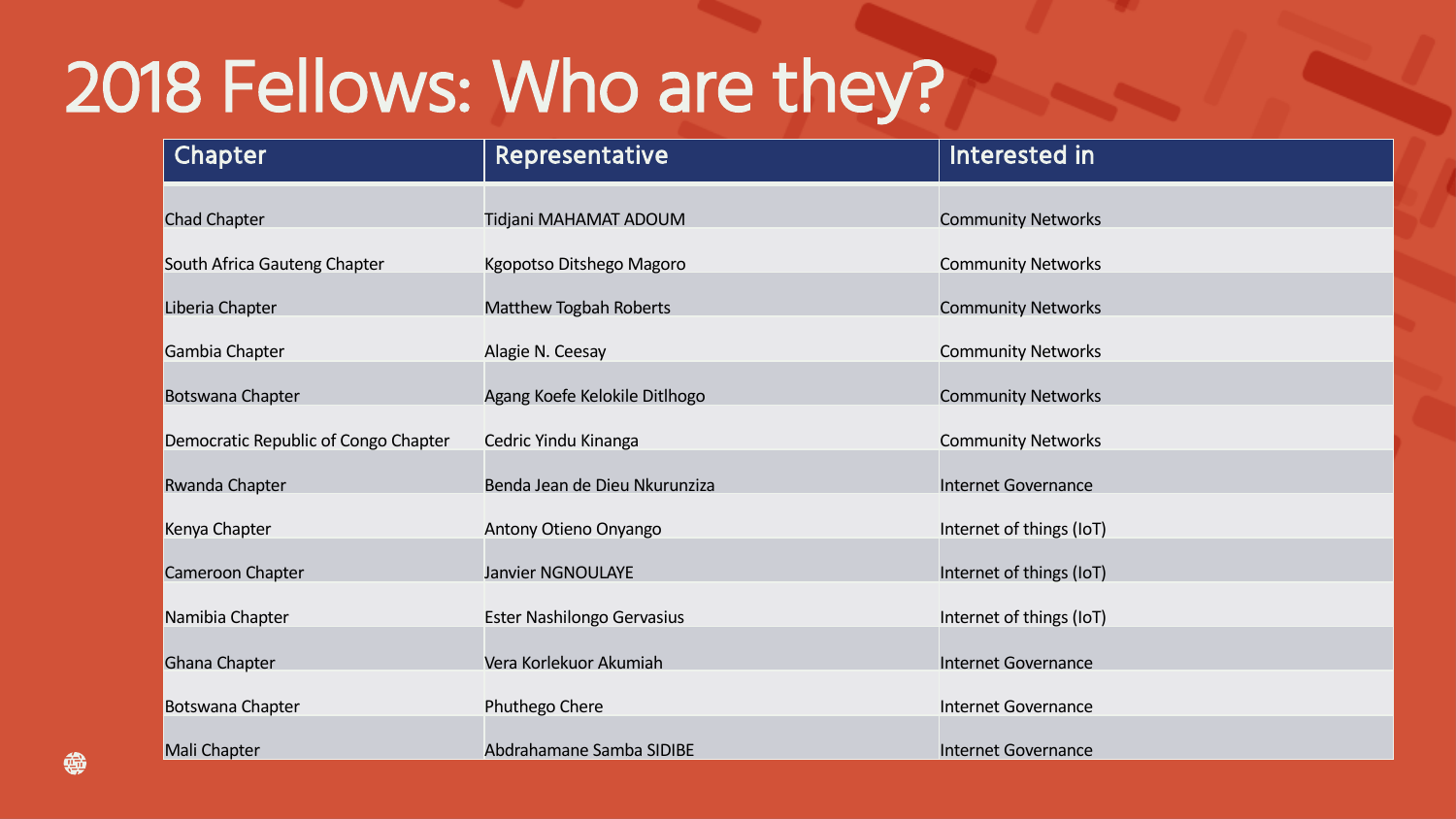### 2018 Fellows: Who are they?

₩

| Chapter                       | <b>Representative</b>                  | Interested in                                      |
|-------------------------------|----------------------------------------|----------------------------------------------------|
| Morocco Chapter               | Radouane Mrabet                        | Internet of things (IoT)                           |
| Guinea Chapter                | Aboubacar KOUROUMA                     | <b>MANRS &amp; Community Networks</b>              |
| Morocco Chapter               | Meriem El Kouach                       | <b>Community Networks</b>                          |
| <b>Burkina Faso Chapter</b>   | Wendyam Micheline KABORE               | <b>Community Networks</b>                          |
| Senegal Chapter               | NDEYE MAIMOUNA DIOP EP DIAGNE          | <b>Internet Governance</b>                         |
| Togo Chapter                  | Edem Komla AMEGAKPO                    | <b>Internet Governance</b>                         |
| <b>Uganda Chapter</b>         | <b>Benson Olobo</b>                    | <b>Community Networks</b>                          |
| <b>Community Networks SIG</b> | Soledad Luca de Tena Martin-Ballestero | <b>Community Networks</b>                          |
| <b>Sudan Chapter</b>          | Nadir Ahmed Gaylani MUSTAFA            | <b>Internet Governance</b>                         |
| Nigeria Chapter               | Solomon Hopewell Chinyowa Kembo        | Mutually Agreed Norms for Routing Security (MANRS) |
| Zimbabwe Chapter              | Adewole David Ajao                     | Internet of things (IoT)                           |
| Tanzania Chapter              | Nazarius Nicholas Kirama               | <b>Community Networks</b>                          |
| Tunisia Chapter               | Chokri Ben Romdhane                    | <b>Community Networks</b>                          |
| Somalia Chapter               | Mohamed Ibrahim                        | <b>Community Networks</b>                          |